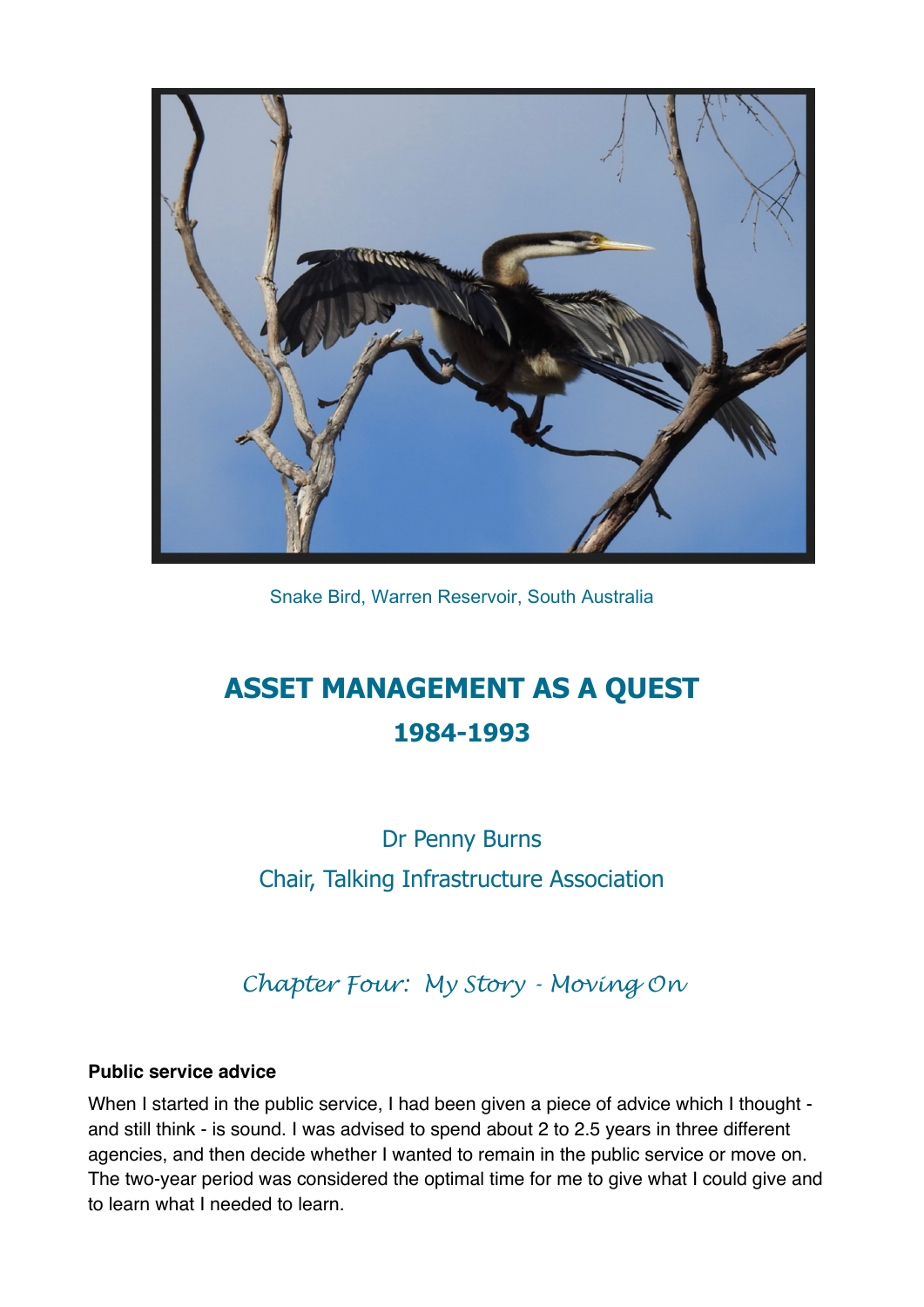But good advice or not, I really enjoyed my work with the EWS and did not want to leave, so when the two year mark arrived I compromised and applied for a one year secondment to the Public Accounts Committee. When the interview was due, however - and I had deferred it for as long as possible - I wanted to change my mind.

Now this may sound sexist, and it is, but at that time - and maybe still today - if you were male you could simply say you had changed your mind and it would be accepted, but if you were female, the more likely response would be 'She simply doesn't know her mind' and it would have been a mark against me. Still, I reasoned, how hard can it be to simply fail an interview, and that's what I decided to do. On the day of the interview I dressed down. Flat shoes. No makeup.

### **How not to fail an interview**

That interview would have to be the weirdest I have ever taken. The interview panel comprised the Chairman of the Public Acounts Committee and one of his Committee members, the Committee Secretary, the Speaker of the House and his clerk. The Speaker of the House introduced everyone to me and then picked up a newspaper and disappeared behind it for the rest of the hour and was seen and heard no more.

I was polite and answered questions as intelligently as I could, until the committee member asked me how much work I did on programmed performance budgeting (PPB). Quite frankly, I did nothing and said so. The fellow coloured up immediately and it was clear that he had had a hand in getting the program adopted. "Do you mean to say that the EWS is not taking PPB seriously?" he demanded.

I told him that there were two answers to his question. I then spoke of the assiduous work carried out by my colleagues in this area and, when he was breathing normally again, I reminded him that I had said there were two answers.

By this time he was interested to know what the second answer was so I told him. "You realise, I suppose, that PPB cannot do what it is claimed to be able to do?" And he was off again! It was mean of me, but I told him of the problems that had been experienced interstate wherever it had been applied, and why we lacked both the data and the motivations for it to work.

That rather set the tone for the interview after that and now instead of polite questions, I was being challenged. Good. Things were going as intended.

The Chairman asked me the difference between efficiency and effectiveness and whether the PAC was effective. I said, with a smile, if he would tell me his criteria for effectiveness I would be able to answer his question. I had taken a punt that he wouldn"t have had any criteria and he hadn"t.

By this time he knew I was playing with him and I thought that should have been sufficient to scratch my name off the list. But my answer seemed to pique his interest. "Tell me," he said, "what do you think we should be doing?"

# **And that was when the wheels came off my plan to get rejected**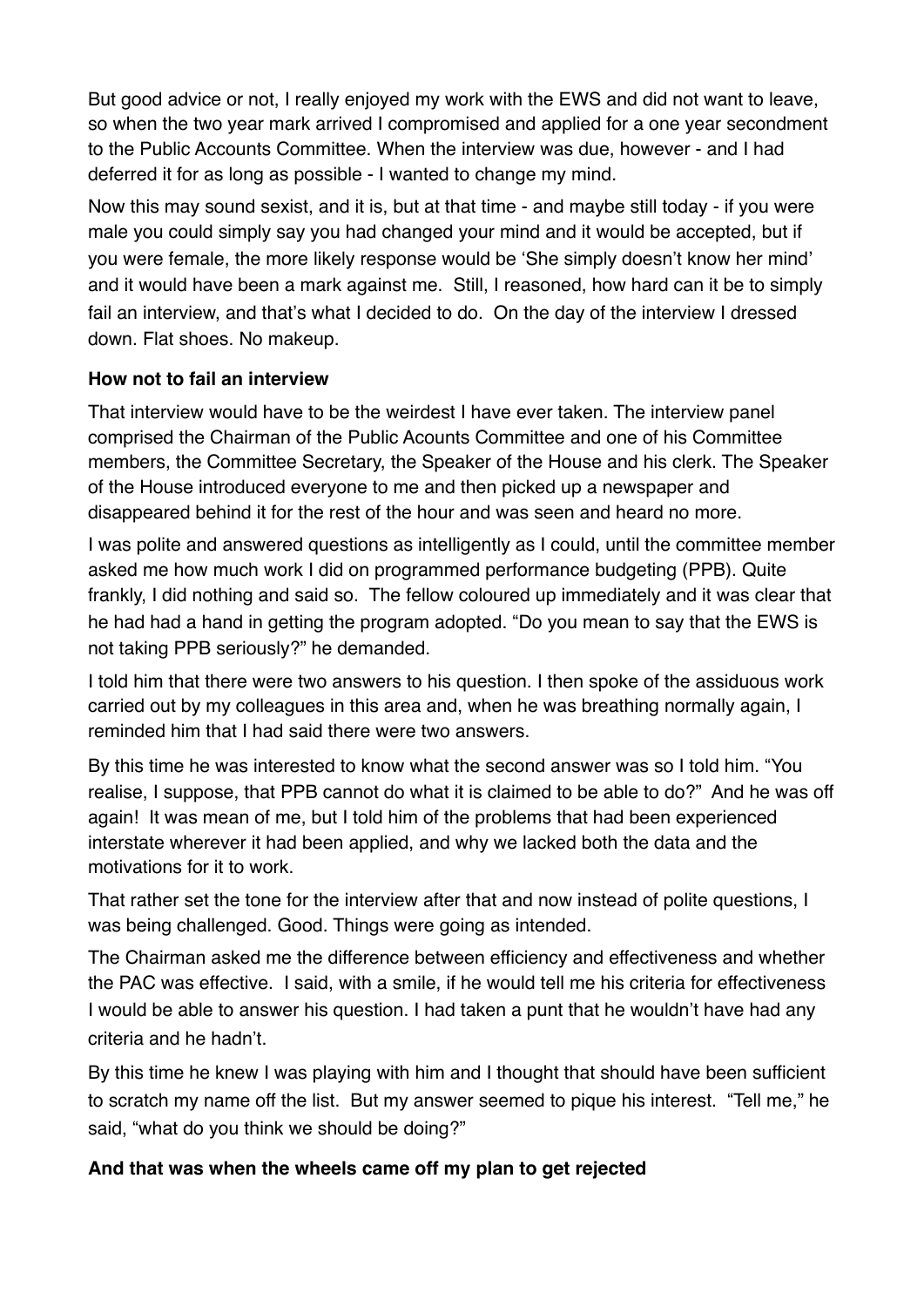I told him that there were two important problems that some parliamentary body should be looking at, and if it was not them, I didn"t know who it could be. Now they were all interested.

I told him that through our Treasury, the South Australian Government Financing Authority had been very successful at acquiring funds (at a time of restriction through the Commonwealth Government"s Global Loan Limits) because they were offering attractive high rates. However, this put the onus on them to now find borrowers who would pay them even higher rates, and that had put us into a high risk zone.

The other issue was that of our ageing infrastructure and our unpreparedness for future renewal. I told them that, as the Public Accounts Committee, it was their responsibility to be aware of these consequences of government spending but they had absolutely no idea of how much they would be up for, nor when such infrastructure renewal spending would fall due; no-one did.

The Committee chose to explore the debt issue for the remainder of the session and we didn"t come back to the renewal issue again. Even so, I had the distinct impression that I had failed at the simple act of failing an interview and this was confirmed when, the following morning, my boss was informed that I had been chosen. There was just one last opportunity to get myself out from under as they wanted to have a longer conversation with me that morning in Parliament House.

At this meeting I told them that I knew absolutely nothing about politics and would not even recognise the eminent members that I passed in the House. Talk about digging a deeper hole!

Too late, I realised that ignorance is a good substitute for impartiality in a bipartisan committee researcher.

My research had shown me that the PAC"s practice before me was to do small investigations that I referred to as 'pinging' exercises, such as identifying and penalising low level officers for the misuse of government cars. This was of no interest to me.

I told them that I would not investigate the EWS. Fair enough, they said. Moreover I will not investigate the Agriculture Department. This puzzled them. Why not? I explained that I had, over the past 18 months, built a good rapport within this department, rapport that was very useful for the government work that I was doing in irrigation pricing and water transfers and that I did not want to ruin it for the sake of a one-year secondment. OK. they said.

Damn! What could I do now?

# **An opportunity too good to refuse**

Then a very interesting change took place. I realised that they did not have any of the traditional pinging exercises in mind for me, but that I was in fact being offered a chance to take the infrastructure renewal work that I had done for the EWS and to expand this to cover all the major infrastructure holdings in the State.

"Can you do this in one year?" they asked.